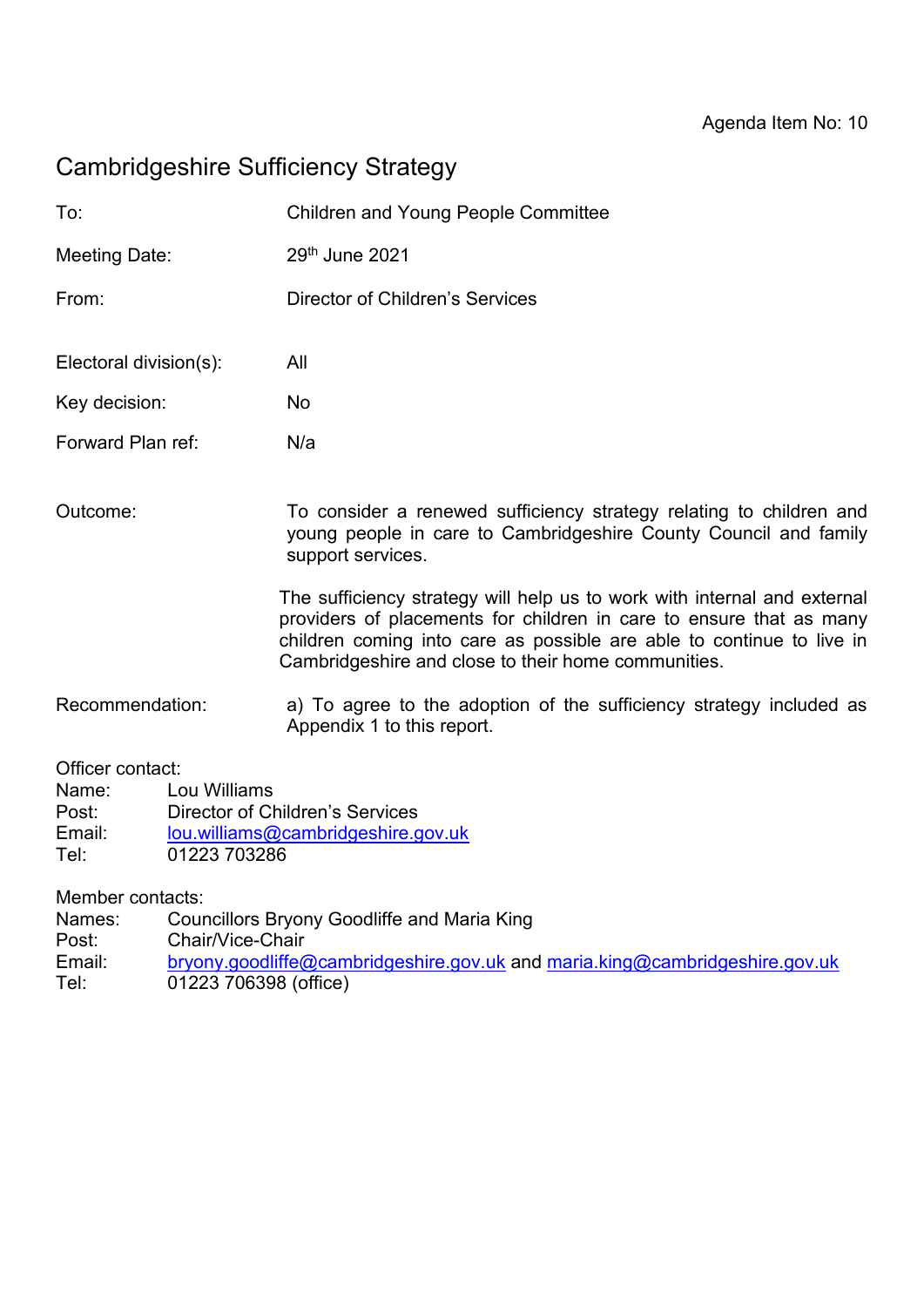## 1. Background

- 1.1. All local authorities who have responsibility for children in care are required to publish a sufficiency strategy.
- 1.2. A sufficiency strategy should set out what steps the local authority will take in order to ensure that as many children and young people in our care are able to live in placements [usually foster homes] that are within the County, enabling them to retain links with communities and families, except where to do so would not be in their best interests.
- 1.3. Local authorities are not under any obligation to provide all placements for children in their care. Placements may be provided by Independent Fostering Agencies and independent sector providers of residential children's homes.
- 1.4. The Sufficiency Duty is described in the 2008 Children and Young Person's Act as: 'A whole system approach which delivers early intervention and preventative work to help support children and their families where possible, as well as providing better services for children if they do become looked after. For those who are looked after, Local Authorities and their Children's partners should seek to secure a number of providers and a range of services, with the aim of meeting the wide-ranging needs of looked after children and young people within their local area'

#### 2. Main Issues

- 2.1. The Cambridgeshire Sufficiency Strategy 2021-24 is attached as Appendix 1 to this report. It provides a detailed analysis of the population of children looked after by Cambridgeshire County Council. This is not a static group – many children and young people who come into care leave care again quite quickly. This might be because the issues that caused the child to come into care have been addressed and they are able to return home. It may also be because they have left care to be adopted, or to live permanently with a [usually] relative under a Special Guardianship Order. Some children and young people – often those who have complex disabilities – are in care as a result of having a number of overnight short breaks from their families, but continue to live for the majority of the time at home. A significant proportion, however, and particularly those who come into care aged 5 and above, will remain in care until they reach 18 years of age.
- 2.2. The characteristic of children in care change over time, reflecting changes in the broader community as well as changes in practice. The Cambridgeshire population of children and young people is becoming more culturally diverse. The implementation of Family Safeguarding in Cambridgeshire means that we are better at supporting families with younger children to make the changes they need to make in order to provide loving and stable homes. This means that fewer young children are coming into care now than was the case previously. Changes like these mean that there is an on-going need to review the availability of local placements for children in care.
- 2.3. The majority of children and young people live in foster families, with over 70% of Cambridgeshire children and young people living with foster carers. The majority of the remainder live in residential children's homes or, for some of those aged 16 and 17, in semiindependent provision. The sufficiency strategy is concerned with ensuring that we are taking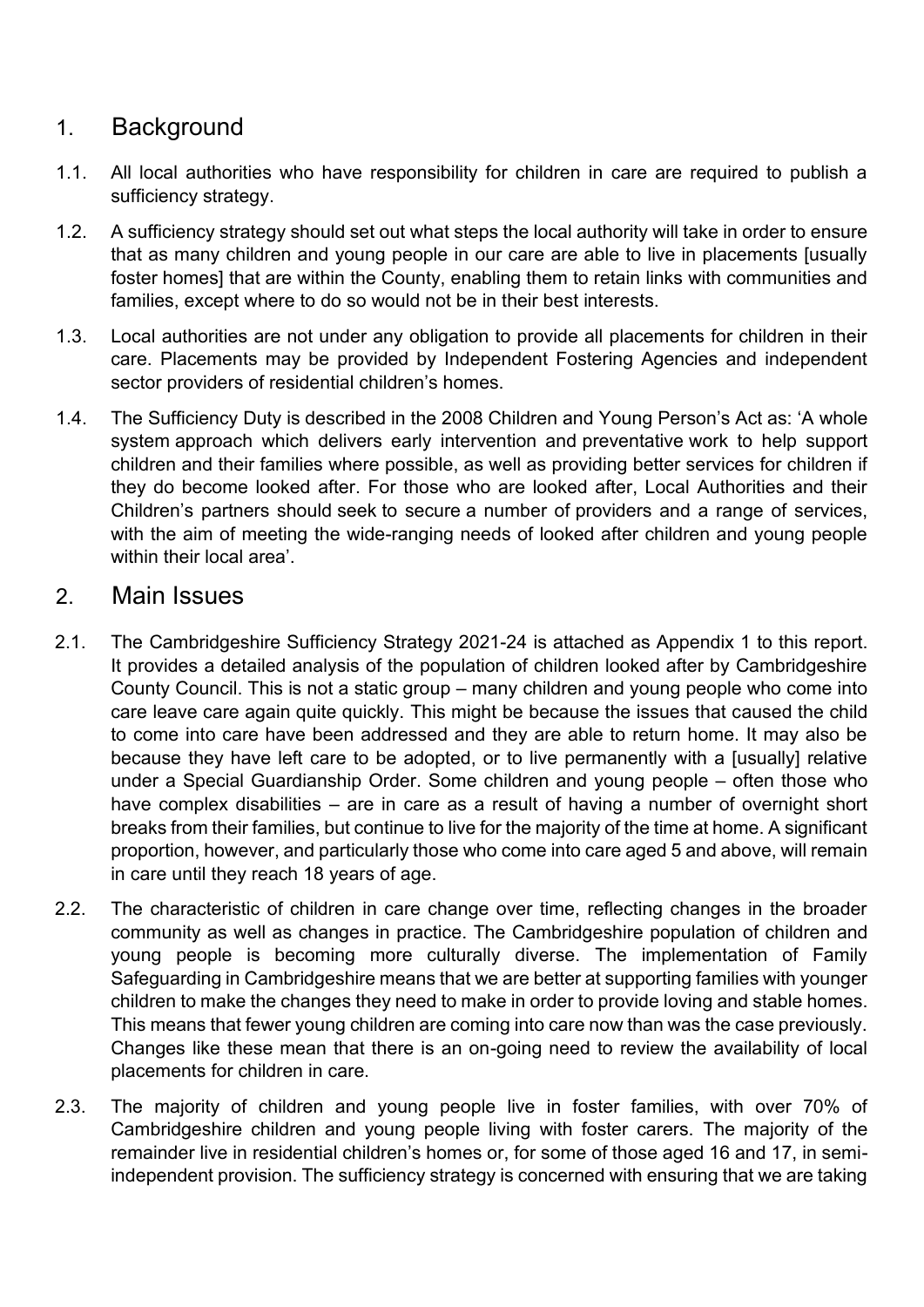steps to ensure that children and young people living in foster placements, residential care and semi-independent living are, as far as possible and in line with their specific circumstances, able to be looked after locally.

- 2.4. Our ambition remains to build the number of our own fostering households, and support our foster carers to enable them to feel more confident about offering homes to older children and young people. We have been successful in recruiting our own carers following investment in this area, but we have more to do to enable more of our carers to feel confident offering care to older children and young people.
- 2.5. Independent Fostering Agency foster carers provide an important service, with no local authority able to place all their children with their own carers. We work closely with fostering agencies to develop positive relationships so that we can place more of our children and young people with their carers, but not Independent Fostering Agency carers with vacancies will live within the County.
- 2.6. There is a national shortage of foster carers, and a growing number of children in care nationally [even if numbers in care in Cambridgeshire have been declining recently]. Foster carers tend to be older, meaning that approved carers may not foster for many years before retiring. Foster placements with foster carers also become unavailable to children newly coming into care, because the foster carer has decided to offer a permanent home for the children they are looking after. This is obviously great for the children in their care, but means that placement choice is reduced. For reasons like these, recruitment must be a continuous activity, if numbers of fostering households overall are to be maintained, let alone increased.
- 2.7. The other two main forms of accommodation where children in care live are residential children's homes and semi-independent living, for some young people aged 16 and 17.
- 2.8. The sufficiency strategy discusses both types of accommodation, indicating not only the gaps in current availability, but also geographical areas within Cambridgeshire where there is a need for more of certain types of provision.
- 2.9. Children and young people needing residential care generally have highly specialist needs and do best in small homes that are very well matched to those needs. Placement matching with other young people in placement is also very often an important consideration. Nationally, around 66% of this type of provision is managed by the independent sector, and many local authorities, including Cambridgeshire, do not operate their own children's homes except those that offer short breaks for children and young people with disabilities.
- 2.10. The sufficiency strategy includes a proposal to undertake an options proposal to look at other options for delivering residential care for Cambridgeshire children and young people in care. As is the case with fostering placements, there is a national shortage of residential placements for children and young people. There are indications from Government that they are considering how to streamline the process of opening children's homes, and may consider some capital funding for local authorities to develop their own provision.
- 2.11. For some children and young people, and particularly those with very complex needs, the ability of a placement to be able to promote the best possible outcomes will continue to take priority over location.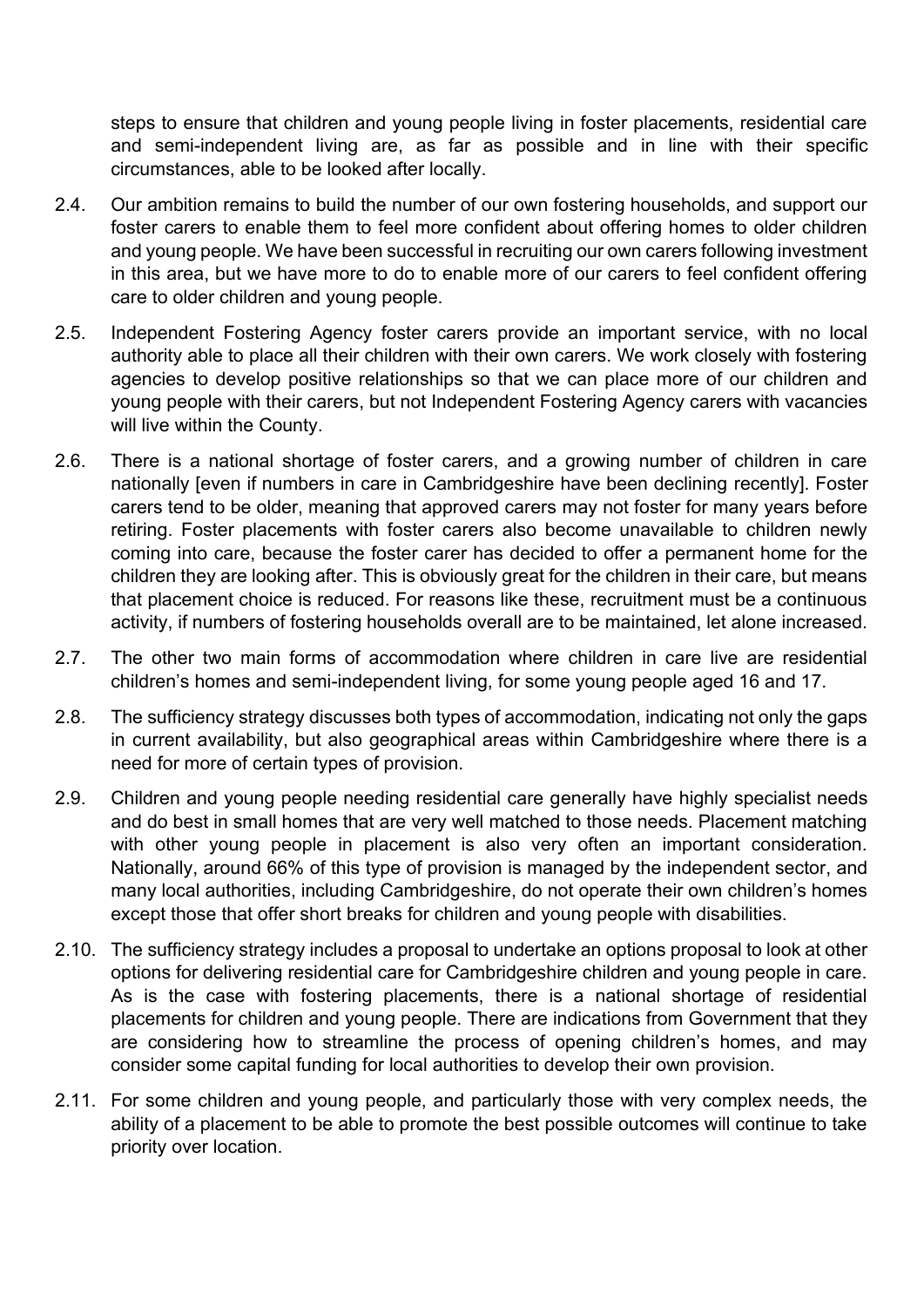- 2.12. Semi-independent provision is largely operated by the intendent sector, and there are a number of small local providers of this accommodation in Cambridgeshire. This sector is not currently regulated by Ofsted, and our commissioning service has a very robust quality assurance framework in place to ensure that all providers that we use are providing good quality support.
- 2.13. The Cambridgeshire sufficiency strategy has been co-produced with children and young people who have experience of being in care in Cambridgeshire. The strategy describes our ambitions for continuing to develop preventative services that enable families to provide the love and care that their children need, while ensuring that as far as possible, children and young people coming into care have suitable local placements available for them.

### 3. Alignment with corporate priorities

3.1 Communities at the heart of everything we do

The following bullet points set out details of implications identified by officers:

- Children in care do best when they live in stable family homes, attend a consistent school and build sustainable community relationships.
- 3.2 A good quality of life for everyone

The following bullet points set out details of implications identified by officers:

- Effective family support services enable families to address issues that would otherwise have an adverse impact on their children. Where children need to come into care in order for their wellbeing to be safeguarded and promoted, enabling them to remain living in the right placement is most likely to enable them to achieve the best outcomes.
- 3.3 Helping our children learn, develop and live life to the full

The following bullet points set out details of implications identified by officers:

- Children do best in learning and development if they are able to live in stable and loving homes, with their own families if at all possible, or with well-matched foster placements or other care settings if remaining at home is not in their best long-term interests.
- 3.4 Cambridgeshire: a well-connected, safe, clean, green environment

There are no significant implications for this priority.

3.5 Protecting and caring for those who need us

The following bullet points set out details of implications identified by officers: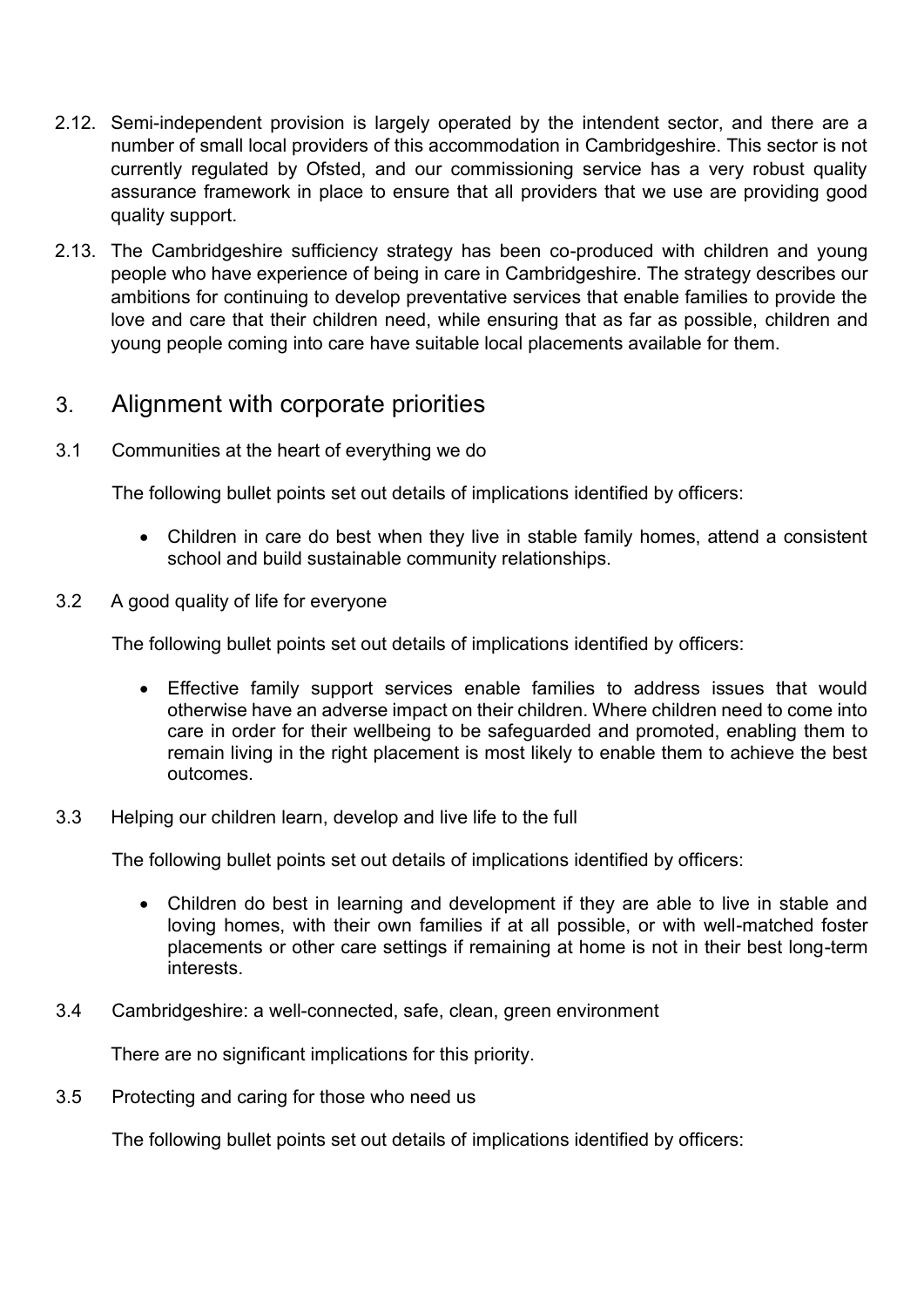- Vulnerable children are entitled to be supported to remain at home with their parents wherever possible. Our family support services work with families where parents are struggling to meet the needs of their children so that they are supported to make the changes they need to make.
- Where children would be at risk of significant harm were they to remain in the care of their parents, or where they have very complex needs that require specialist care, we provide well-matched placements to enable children and young people to grow up safely and achieve the best possible outcomes.

#### 4. Significant Implications

#### 4.1 Resource Implications

The following bullet points set out details of implications identified by officers:

- This report is not primarily about finance, but actions that we take to increase the supply of suitable, in-house foster placements and placements that are within the local authority do have appositive financial benefit. In-house fostering placements are around half the cost of an Independent Fostering Agency foster placement. Local placements reduce travelling time for social workers and the expense of promoting contact between children and their families.
- Supporting children to remain with their families where this is in their best long term interests is also a better outcome for the child concerned as well as financially.
- 4.2 Procurement/Contractual/Council Contract Procedure Rules Implications

The following bullet points set out details of implications identified by officers:

- The Sufficiency Strategy details the commissioning and procurement mechanisms in place for sourcing placements for children and young people in care from external providers. .
- 4.3 Statutory, Legal and Risk Implications

The following bullet points set out details of implications identified by officers:

- As set out in paragraph 1.4 of this report, upper tier local authorities are required by statutory duty to have a Sufficiency Strategy. Family support services and the law relating to children and young people in care are also covered by legislation including the Children Act 1989.
- 4.4 Equality and Diversity Implications

There are no significant implications for this priority.